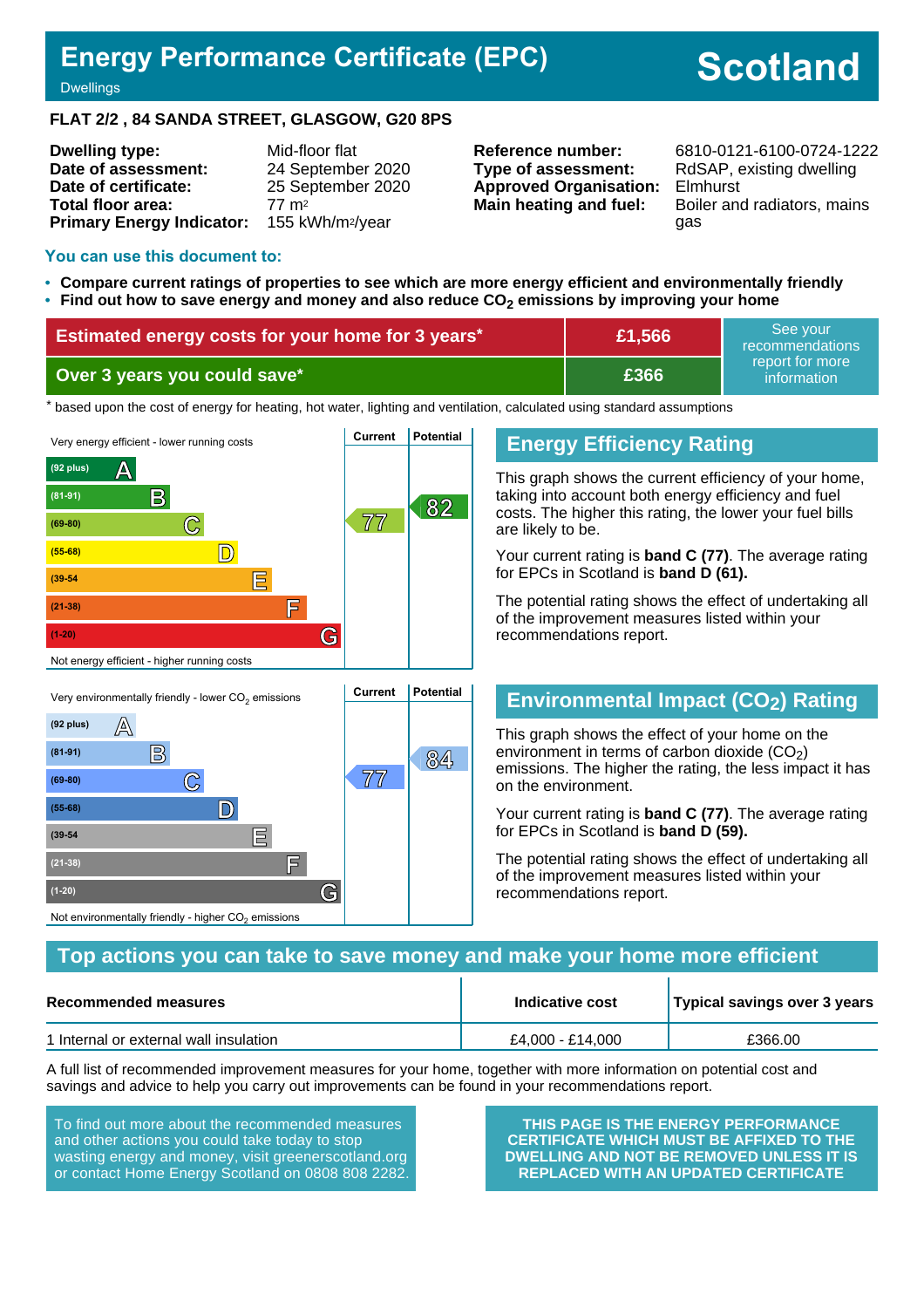#### **Summary of the energy performance related features of this home**

This table sets out the results of the survey which lists the current energy-related features of this home. Each element is assessed by the national calculation methodology; 1 star = very poor (least efficient), 2 stars = poor, 3 stars = average, 4 stars = good and 5 stars = very good (most efficient). The assessment does not take into consideration the condition of an element and how well it is working. 'Assumed' means that the insulation could not be inspected and an assumption has been made in the methodology, based on age and type of construction.

| <b>Element</b>        | <b>Description</b>                                                | <b>Energy Efficiency</b> | <b>Environmental</b> |
|-----------------------|-------------------------------------------------------------------|--------------------------|----------------------|
| Walls                 | Sandstone or limestone, as built, no insulation<br>(assumed)      | ★★☆☆☆                    | ★★☆☆☆                |
|                       | Sandstone or limestone, as built, partial<br>insulation (assumed) | ★★★☆☆                    | ★★★☆☆                |
| Roof                  | (another dwelling above)                                          |                          |                      |
| Floor                 | (another dwelling below)                                          |                          |                      |
| Windows               | Fully double glazed                                               | ★★★★☆                    | ★★★★☆                |
| Main heating          | Boiler and radiators, mains gas                                   | ★★★★☆                    | ★★★★☆                |
| Main heating controls | Programmer, room thermostat and TRVs                              | ★★★★☆                    | ★★★★☆                |
| Secondary heating     | None                                                              |                          |                      |
| Hot water             | From main system                                                  | ★★★★☆                    | ★★★★☆                |
| Lighting              | Low energy lighting in all fixed outlets                          | *****                    | *****                |

### **The energy efficiency rating of your home**

Your Energy Efficiency Rating is calculated using the standard UK methodology, RdSAP. This calculates energy used for heating, hot water, lighting and ventilation and then applies fuel costs to that energy use to give an overall rating for your home. The rating is given on a scale of 1 to 100. Other than the cost of fuel for electrical appliances and for cooking, a building with a rating of 100 would cost almost nothing to run.

As we all use our homes in different ways, the energy rating is calculated using standard occupancy assumptions which may be different from the way you use it. The rating also uses national weather information to allow comparison between buildings in different parts of Scotland. However, to make information more relevant to your home, local weather data is used to calculate your energy use,  $CO<sub>2</sub>$  emissions, running costs and the savings possible from making improvements.

#### **The impact of your home on the environment**

One of the biggest contributors to global warming is carbon dioxide. The energy we use for heating, lighting and power in our homes produces over a quarter of the UK's carbon dioxide emissions. Different fuels produce different amounts of carbon dioxide for every kilowatt hour (kWh) of energy used. The Environmental Impact Rating of your home is calculated by applying these 'carbon factors' for the fuels you use to your overall energy use.

The calculated emissions for your home are 27 kg  $CO<sub>2</sub>/m<sup>2</sup>/yr$ .

The average Scottish household produces about 6 tonnes of carbon dioxide every year. Based on this assessment, heating and lighting this home currently produces approximately 2.1 tonnes of carbon dioxide every year. Adopting recommendations in this report can reduce emissions and protect the environment. If you were to install all of these recommendations this could reduce emissions by 0.7 tonnes per year. You could reduce emissions even more by switching to renewable energy sources.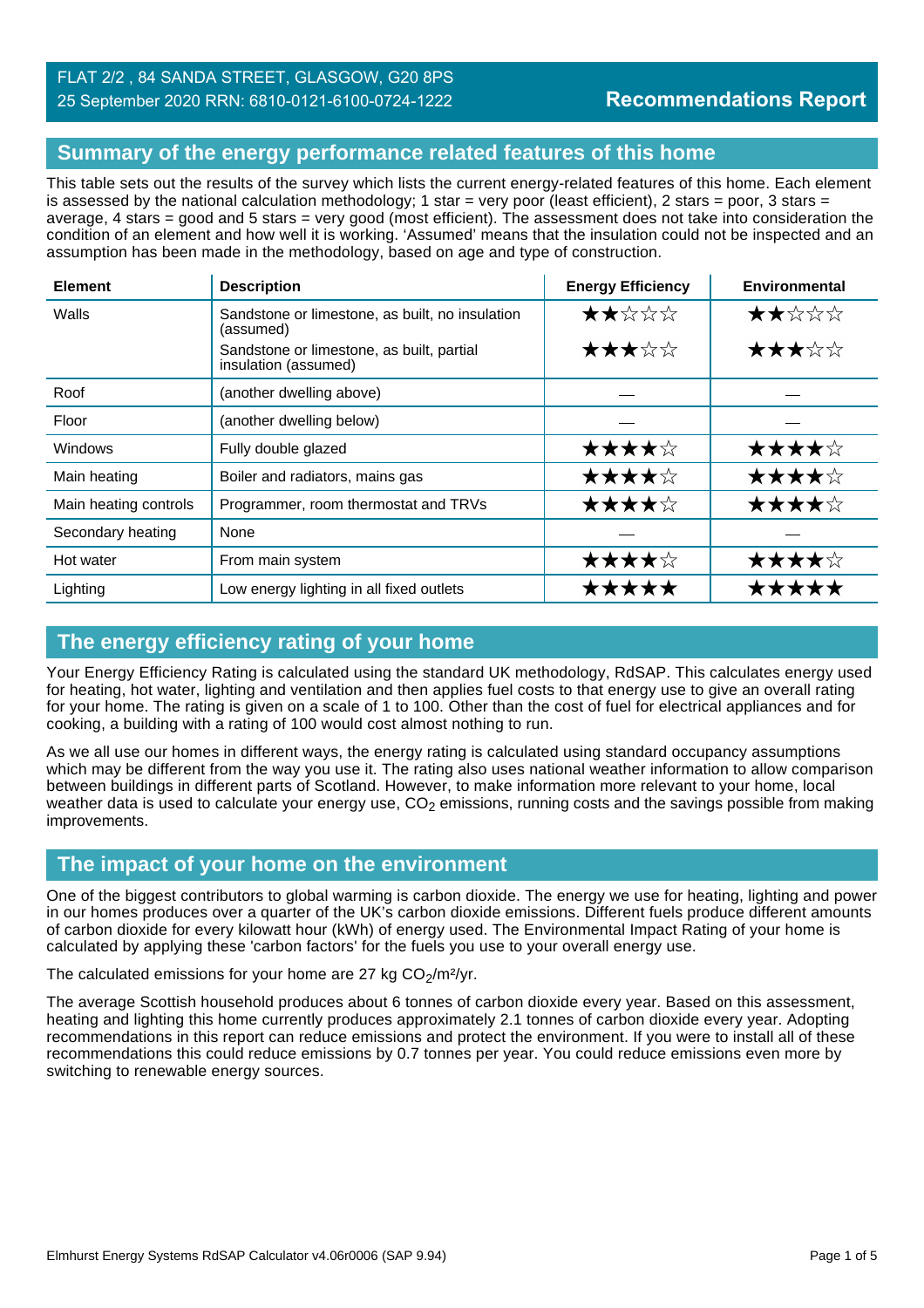#### FLAT 2/2 , 84 SANDA STREET, GLASGOW, G20 8PS 25 September 2020 RRN: 6810-0121-6100-0724-1222

# **Estimated energy costs for this home**

| Editional and all and the time hand |                             |                               |                                 |
|-------------------------------------|-----------------------------|-------------------------------|---------------------------------|
|                                     | <b>Current energy costs</b> | <b>Potential energy costs</b> | <b>Potential future savings</b> |
| <b>Heating</b>                      | £1,095 over 3 years         | E729 over 3 years             |                                 |
| <b>Hot water</b>                    | £273 over 3 years           | £273 over 3 years             | <b>You could</b>                |
| Lighting                            | £198 over 3 years           | £198 over 3 years             | save £366                       |
|                                     | Totals $£1,566$             | £1,200                        | over 3 years                    |

These figures show how much the average household would spend in this property for heating, lighting and hot water. This excludes energy use for running appliances such as TVs, computers and cookers, and the benefits of any electricity generated by this home (for example, from photovoltaic panels). The potential savings in energy costs show the effect of undertaking all of the recommended measures listed below.

#### **Recommendations for improvement**

The measures below will improve the energy and environmental performance of this dwelling. The performance ratings after improvements listed below are cumulative; that is, they assume the improvements have been installed in the order that they appear in the table. Further information about the recommended measures and other simple actions to take today to save money is available from the Home Energy Scotland hotline which can be contacted on 0808 808 2282. Before carrying out work, make sure that the appropriate permissions are obtained, where necessary. This may include permission from a landlord (if you are a tenant) or the need to get a Building Warrant for certain types of work.

|  |                                      |                  | <b>Typical saving</b> | <b>Rating after improvement</b> |                    |
|--|--------------------------------------|------------------|-----------------------|---------------------------------|--------------------|
|  | <b>Recommended measures</b>          | Indicative cost  | per year              | <b>Energy</b>                   | <b>Environment</b> |
|  | Internal or external wall insulation | £4.000 - £14.000 | £122                  | <b>B</b> 82                     | <b>B 84</b>        |

# **Choosing the right improvement package**

For free and impartial advice on choosing suitable measures for your property, contact the Home Energy Scotland hotline on 0808 808 2282 or go to www.greenerscotland.org.



energy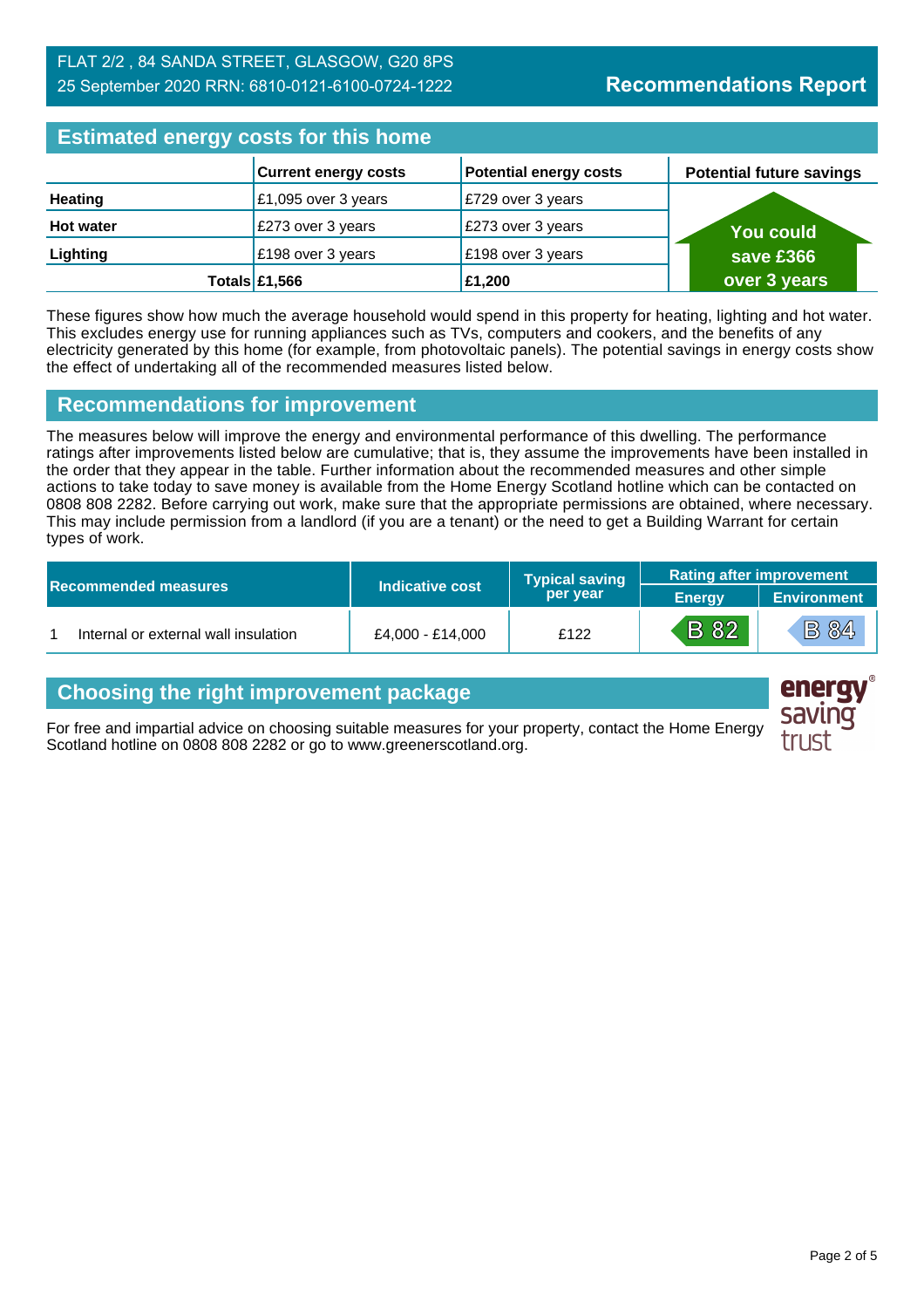#### **About the recommended measures to improve your home's performance rating**

This section offers additional information and advice on the recommended improvement measures for your home

#### **1 Internal or external wall insulation**

Internal or external wall insulation involves adding a layer of insulation to either the inside or the outside surface of the external walls, which reduces heat loss and lowers fuel bills. As it is more expensive than cavity wall insulation it is only recommended for walls without a cavity, or where for technical reasons a cavity cannot be filled. Internal insulation, known as dry-lining, is where a layer of insulation is fixed to the inside surface of external walls; this type of insulation is best applied when rooms require redecorating. External solid wall insulation is the application of an insulant and a weather-protective finish to the outside of the wall. This may improve the look of the home, particularly where existing brickwork or rendering is poor, and will provide longlasting weather protection. Further information can be obtained from the National Insulation Association (www.nationalinsulationassociation.org.uk). It should be noted that a building warrant is required for the installation of external wall insulation. Planning permission may also be required and that building regulations apply to external insulation so it is best to check with your local authority on both issues.

#### **Low and zero carbon energy sources**

Low and zero carbon (LZC) energy sources are sources of energy that release either very little or no carbon dioxide into the atmosphere when they are used. Installing these sources may help reduce energy bills as well as cutting carbon.

**LZC energy sources present:** There are none provided for this home

#### **Your home's heat demand**

You could receive Renewable Heat Incentive (RHI) payments and help reduce carbon emissions by replacing your existing heating system with one that generates renewable heat and, where appropriate, having your loft insulated and cavity walls filled. The estimated energy required for space and water heating will form the basis of the payments. For more information go to www.energysavingtrust.org.uk/scotland/rhi.

| <b>Heat demand</b>           | <b>Existing dwelling</b> | Impact of Joft<br>insulation | Impact of cavity<br>wall insulation | Impact of solid wall<br>insulation |
|------------------------------|--------------------------|------------------------------|-------------------------------------|------------------------------------|
| Space heating (kWh per year) | 5.578                    | N/A                          | N/A                                 | (2.807)                            |
| Water heating (kWh per year) | 2.045                    |                              |                                     |                                    |

#### **Addendum**

This dwelling has stone walls and so requires further investigation to establish whether these walls are of cavity construction and to determine which type of wall insulation is best suited.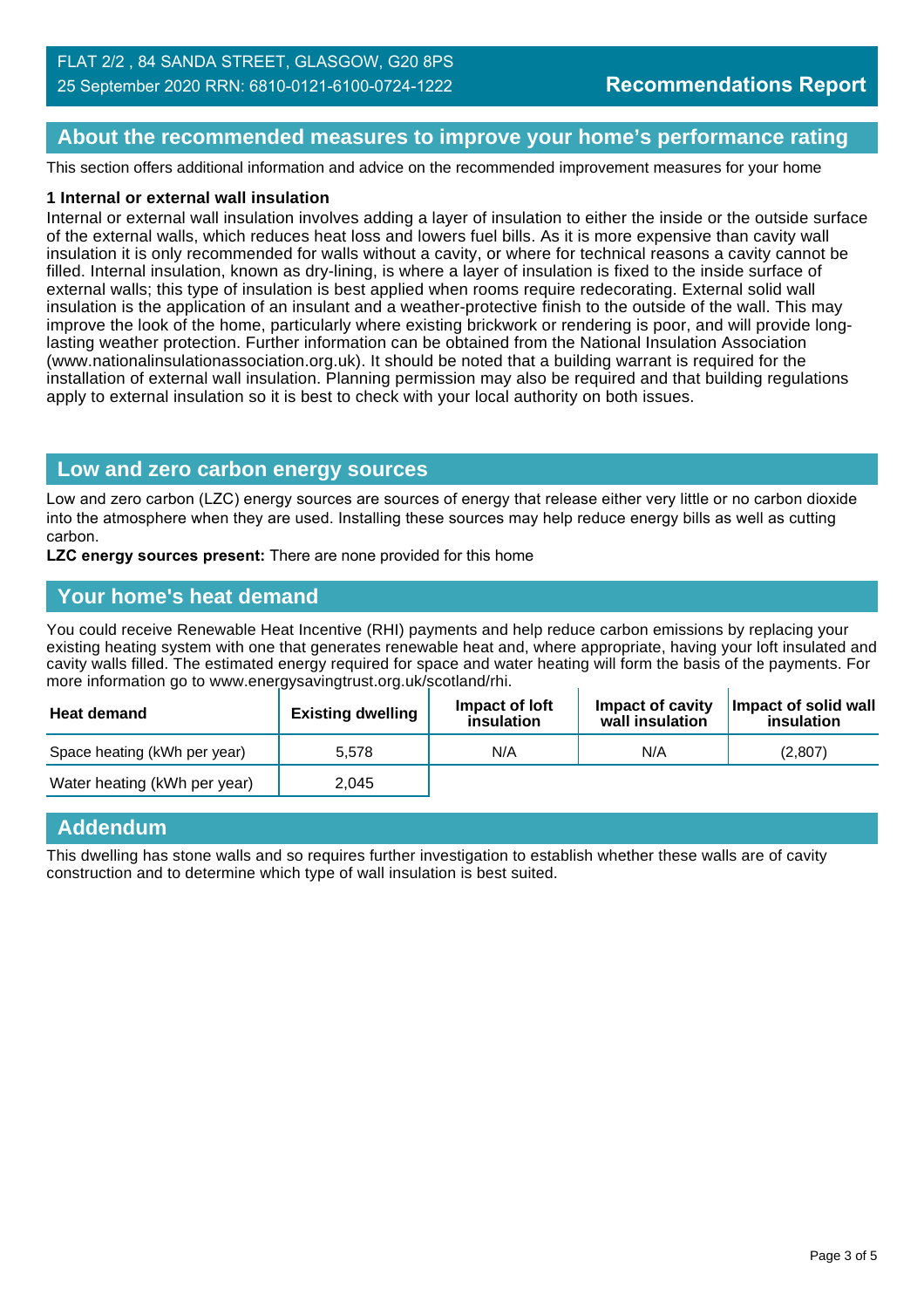# **About this document**

This Recommendations Report and the accompanying Energy Performance Certificate are valid for a maximum of ten years. These documents cease to be valid where superseded by a more recent assessment of the same building carried out by a member of an Approved Organisation.

The Energy Performance Certificate and this Recommendations Report for this building were produced following an energy assessment undertaken by an assessor accredited by Elmhurst (www.elmhurstenergy.co.uk), an Approved Organisation Appointed by Scottish Ministers. The certificate has been produced under the Energy Performance of Buildings (Scotland) Regulations 2008 from data lodged to the Scottish EPC register. You can verify the validity of this document by visiting www.scottishepcregister.org.uk and entering the report reference number (RRN) printed at the top of this page.

| Mr. Alexander MacDonald                   |
|-------------------------------------------|
| EES/016942                                |
| <b>Allied Surveyors Scotland Plc</b>      |
| Glasgow                                   |
| G20 6NB                                   |
| 01413309950                               |
| glasgow.north@alliedsurveyorsscotland.com |
| No related party                          |
|                                           |

If you have any concerns regarding the content of this report or the service provided by your assessor you should in the first instance raise these matters with your assessor and with the Approved Organisation to which they belong. All Approved Organisations are required to publish their complaints and disciplinary procedures and details can be found online at the web address given above.

#### **Use of this energy performance information**

Once lodged by your EPC assessor, this Energy Performance Certificate and Recommendations Report are available to view online at www.scottishepcregister.org.uk, with the facility to search for any single record by entering the property address. This gives everyone access to any current, valid EPC except where a property has a Green Deal Plan, in which case the report reference number (RRN) must first be provided. The energy performance data in these documents, together with other building information gathered during the assessment is held on the Scottish EPC Register and is available to authorised recipients, including organisations delivering energy efficiency and carbon reduction initiatives on behalf of the Scottish and UK governments. A range of data from all assessments undertaken in Scotland is also published periodically by the Scottish Government. Further information on these matters and on Energy Performance Certificates in general, can be found at www.gov.scot/epc.